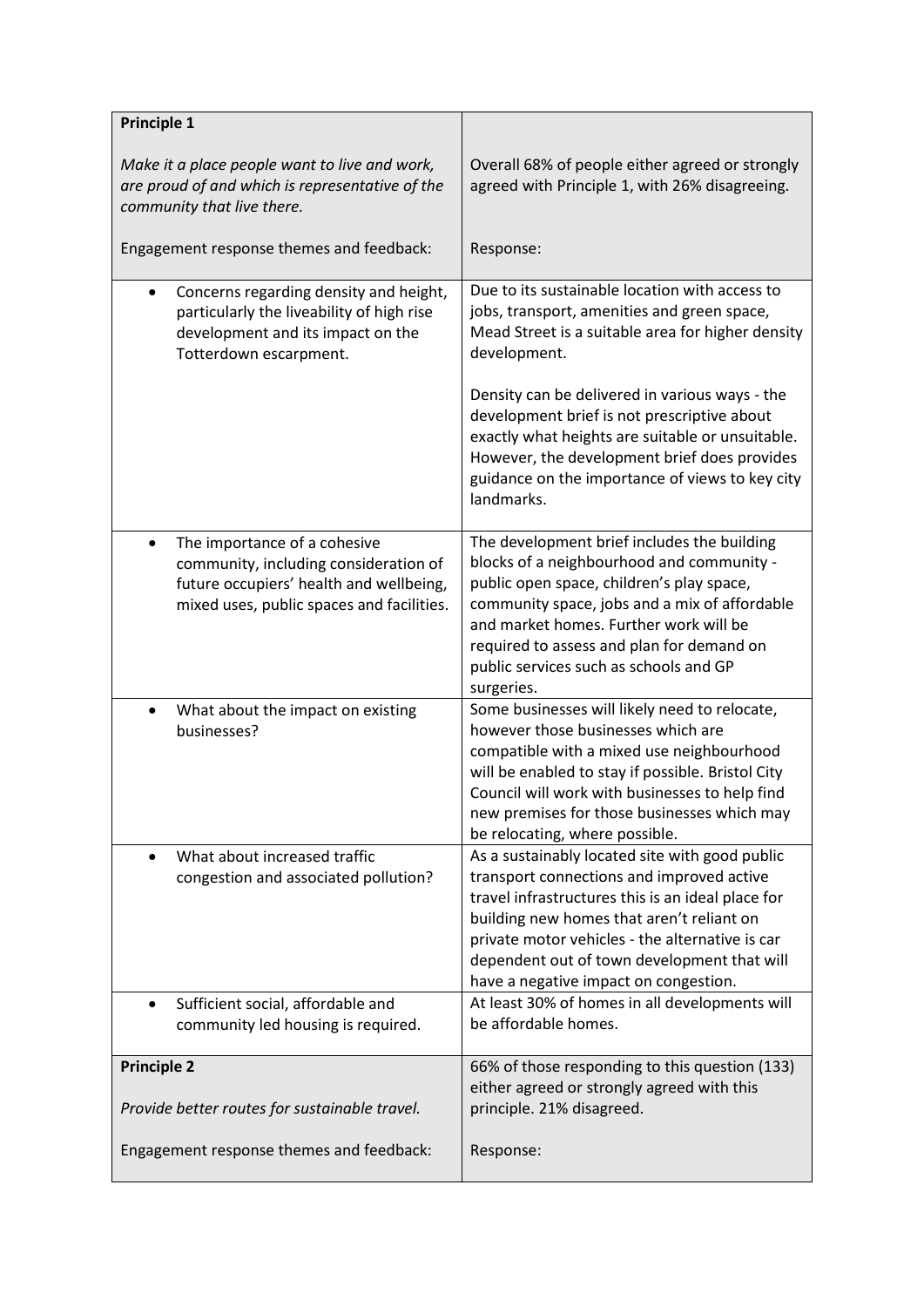| Concerns relating public transport<br>$\bullet$<br>route possibility.                                                                                     | The public transport route options are outside<br>the scope of the development brief. The Mead<br>Street route is just one option being considered<br>as part of a wider study, including the proposed<br>mass transit network. The development brief<br>safeguards this alignment while the wider city<br>public transport options are assessed. |
|-----------------------------------------------------------------------------------------------------------------------------------------------------------|---------------------------------------------------------------------------------------------------------------------------------------------------------------------------------------------------------------------------------------------------------------------------------------------------------------------------------------------------|
| Concerns regarding a low parking<br>neighbourhood.                                                                                                        | Mead Street is in a very sustainable location.<br>with alternatives to private car use. The<br>ambition for Mead Street is for a low carbon<br>neighbourhood and reducing dependence on<br>private cars is central to this strategy.                                                                                                              |
| Improvements to St. Luke's Road are<br>$\bullet$<br>required to improve safety.                                                                           | A new pedestrian and cycle crossing of St Luke's<br>Road has been identified as a required<br>improvement. Options for improving the St<br>Luke's Road rail bridge will be assessed as part<br>of the Whitehouse Street Regeneration<br>Framework.                                                                                                |
| Improvements needed to Langton<br>$\bullet$<br>Street Bridge (Banana Bridge)                                                                              | Improvements to Langton Street Bridge are<br>required to make it step free and accessible for<br>all. Options for improving this will be assessed<br>in future and include a ramped approach or a<br>new parallel bridge.                                                                                                                         |
| <b>Principle 3</b>                                                                                                                                        |                                                                                                                                                                                                                                                                                                                                                   |
| Create high-quality places: public realm, place-<br>making and a sustainable and low carbon<br>neighbourhood.<br>Engagement response themes and feedback: | 87% of the 131 people who responded to this<br>question agreed or strongly agreed with<br>Principle 3, with 10% disagreeing.<br>Response:                                                                                                                                                                                                         |
| More green space needed, and it needs<br>to be well planned.                                                                                              | A minimum 0.55ha public open space is<br>proposed at the heart of the site, and 2.3ha of<br>public open space across the Mead Street<br>Regeneration Area. The detailed design will be<br>part of detailed development proposals<br>through planning applications.                                                                                |
| Clearly defined targets to ensure a<br>$\bullet$<br>sustainable and low carbon<br>neighbourhood is delivered.                                             | Updated local climate policy is currently being<br>developed as part of the Local Plan Review - the<br>development brief is written to be future<br>proofed for this so does not specify specific<br>energy or carbon targets.<br>The development brief also requires                                                                             |
|                                                                                                                                                           | development to connect to the district heat<br>network and enables sustainable forms of<br>travel.                                                                                                                                                                                                                                                |
| <b>Principle 4</b>                                                                                                                                        |                                                                                                                                                                                                                                                                                                                                                   |
| Green space at the heart of the new<br>neighbourhood and ecological enhancements                                                                          | 76% of the 131 people who responded to this<br>question agreed or strongly agreed with<br>Principle 3, with 10% disagreeing.                                                                                                                                                                                                                      |